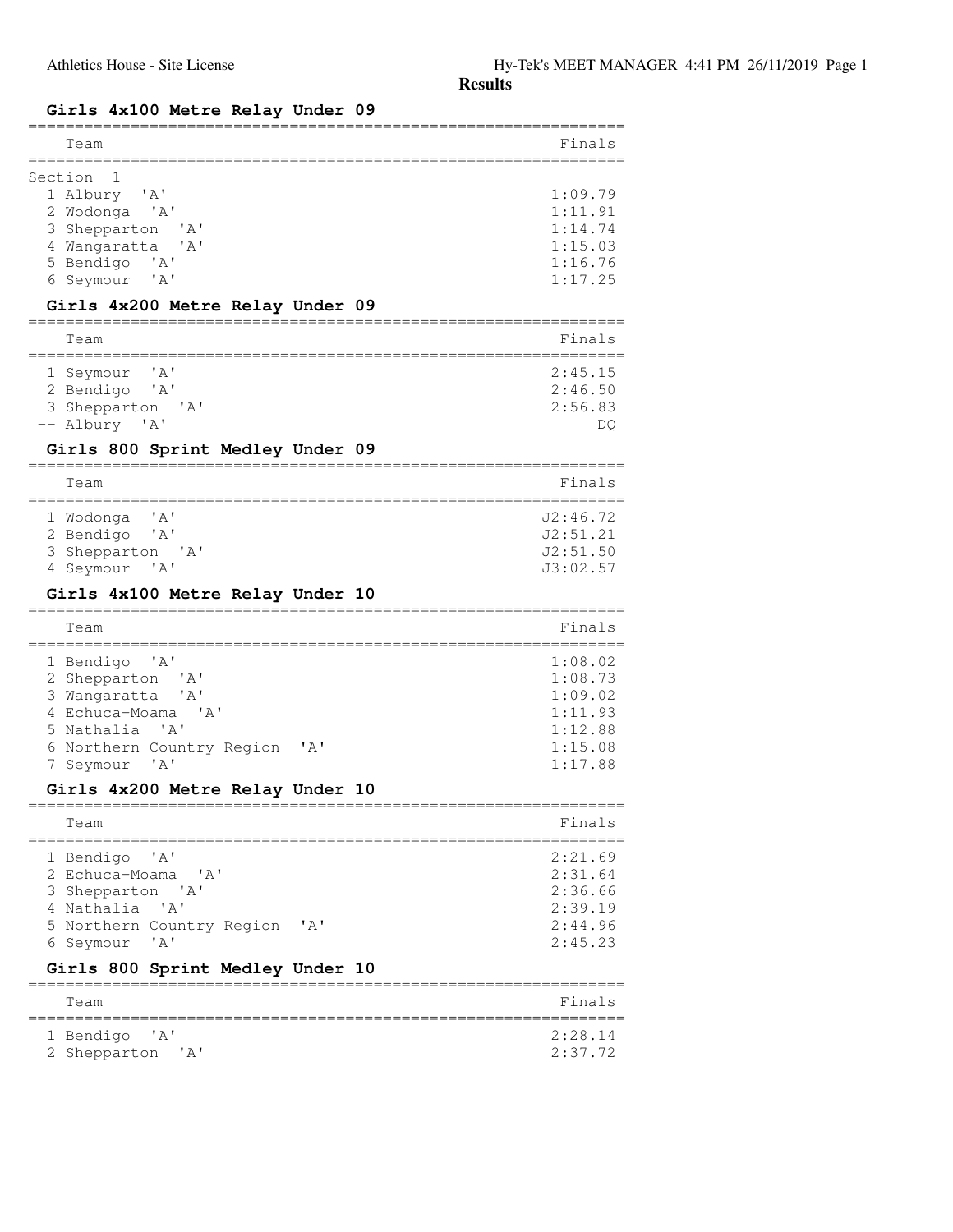### **....Girls 800 Sprint Medley Under 10**

| 3 Echuca-Moama 'A' | 2:39.44 |
|--------------------|---------|
| 4 Nathalia 'A'     | 2:43.76 |
| 5 Seymour 'A'      | 3:02.41 |

# **Girls 4x100 Metre Relay Under 11**

| Team                                                                                                     | Finals                                                         |
|----------------------------------------------------------------------------------------------------------|----------------------------------------------------------------|
| 1 Wangaratta 'A'<br>2 Kyabram 'A'<br>3 Seymour 'A'<br>4 Bendigo 'A'<br>5 Shepparton 'A'<br>6 Wodonga 'A' | 1:05.07<br>1:05.80<br>1:06.04<br>1:07.12<br>1:08.55<br>1:09.32 |

# **Girls 4x200 Metre Relay Under 11**

| Team             | Finals  |
|------------------|---------|
| 1 Bendigo 'A'    | 2:11.24 |
| 2 Wangaratta 'A' | 2:11.73 |
| 3 Seymour 'A'    | 2:21.28 |
| 4 Shepparton 'A' | 2:25.07 |
| 5 Wodonga 'A'    | 2:35.56 |

# **Girls 800 Sprint Medley Under 11**

| Team                                   | Finals  |
|----------------------------------------|---------|
| 1 Wangaratta 'A'                       | 2:16.93 |
| 2 Bendigo<br>$^{\prime}$ A $^{\prime}$ | 2:18.83 |
| 3 Kyabram<br>$\mathsf{A}$              | 2:29.39 |
| 4 Seymour<br>$\mathsf{A}$              | 2:35.35 |
| 5 Wodonga<br>$^{\prime}$ A $^{\prime}$ | 2:37.09 |
| 6 Shepparton 'A'                       | 2:38.05 |

### **Girls 4x100 Metre Relay Under 12**

| Team                                                                                                                                         | Finals                                            |
|----------------------------------------------------------------------------------------------------------------------------------------------|---------------------------------------------------|
| 1 Albury 'A'<br>2 Wodonga<br>$^{\prime}$ A $^{\prime}$<br>3 Bendigo<br>$^{\prime}$ A $^{\prime}$<br>4 Wangaratta<br>' A'<br>5 Shepparton 'A' | 58.11<br>1:01.73<br>1:02.86<br>1:04.51<br>1:10.16 |

### **Girls 4x200 Metre Relay Under 12**

| Team                                                                                   | Finals                                              |
|----------------------------------------------------------------------------------------|-----------------------------------------------------|
| 1 Wangaratta 'A'<br>2 Wodonga 'A'<br>3 Albury 'A'<br>4 Bendigo 'A'<br>5 Shepparton 'A' | 2:05.06<br>2:06.66<br>2:07.87<br>2:21.68<br>2:29.29 |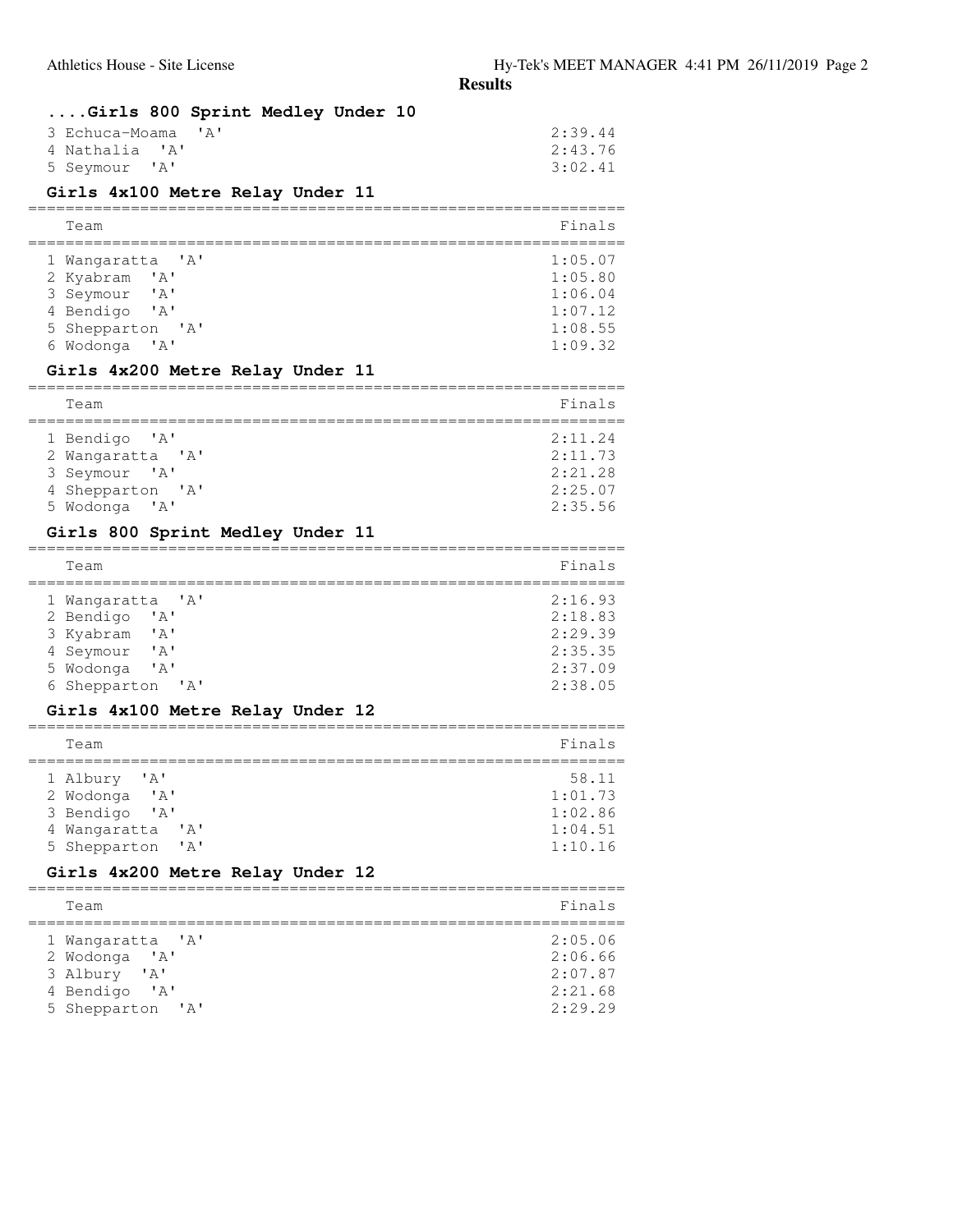# **Girls 800 Sprint Medley Under 12**

| Girls 800 Sprint Medley Under 12                                                                                                                                                    |                                               |
|-------------------------------------------------------------------------------------------------------------------------------------------------------------------------------------|-----------------------------------------------|
| Team                                                                                                                                                                                | Finals                                        |
| ' a '<br>1 Wodonga<br>2 Bendigo<br>A'<br>3 Shepparton 'A'                                                                                                                           | 2:18.86<br>2:28.82<br>2:44.44                 |
| Girls 4x100 Metre Relay Under 13                                                                                                                                                    |                                               |
| Team                                                                                                                                                                                | Finals                                        |
| $^{\prime}$ A $^{\prime}$<br>1 Northern Country Region<br>2 Albury 'A'<br>3 Bendigo 'A'<br>4 Wangaratta<br>$\mathsf{A}$<br>5 Shepparton<br>' A'<br>Girls 4x200 Metre Relay Under 13 | 55.08<br>56.53<br>57.49<br>1:00.76<br>1:04.93 |
|                                                                                                                                                                                     |                                               |
| Team                                                                                                                                                                                | Finals                                        |
| ' A'<br>1 Wodonga<br>2 Albury 'A'<br>3 Bendigo<br>$^{\prime}$ A $^{\prime}$                                                                                                         | 1:59.80<br>2:00.33<br>2:04.51                 |
| Girls 800 Sprint Medley Under 13                                                                                                                                                    |                                               |
| Team                                                                                                                                                                                | Finals                                        |
| $^{\prime}$ A $^{\prime}$<br>1 Bendigo<br>2 Northern Country Region<br>$\mathsf{A}$<br>'A'<br>3 Wangaratta<br>4 Shepparton<br>' A'                                                  | 2:05.56<br>2:06.26<br>2:09.49<br>2:28.03      |
| Girls 4x100 Metre Relay Under 14                                                                                                                                                    |                                               |
| Team                                                                                                                                                                                | Finals                                        |
| 1 Albury<br>$^{\prime}$ A $^{\prime}$                                                                                                                                               | 55.14                                         |
| Girls 800 Sprint Medley Under 14                                                                                                                                                    |                                               |
| Team                                                                                                                                                                                | Finals                                        |
| 1 Wangaratta<br>' A '<br>2 Albury 'A'                                                                                                                                               | 2:04.25<br>2:06.01                            |
| Girls 4x100 Metre Relay Under 15                                                                                                                                                    |                                               |
| Team                                                                                                                                                                                | Finals                                        |
| 1 Wangaratta<br>' A '<br>2 Northern Country Region<br>'A'<br>$^{\prime}$ A $^{\prime}$<br>3.<br>Shepparton                                                                          | 54.89<br>56.71<br>1:00.62                     |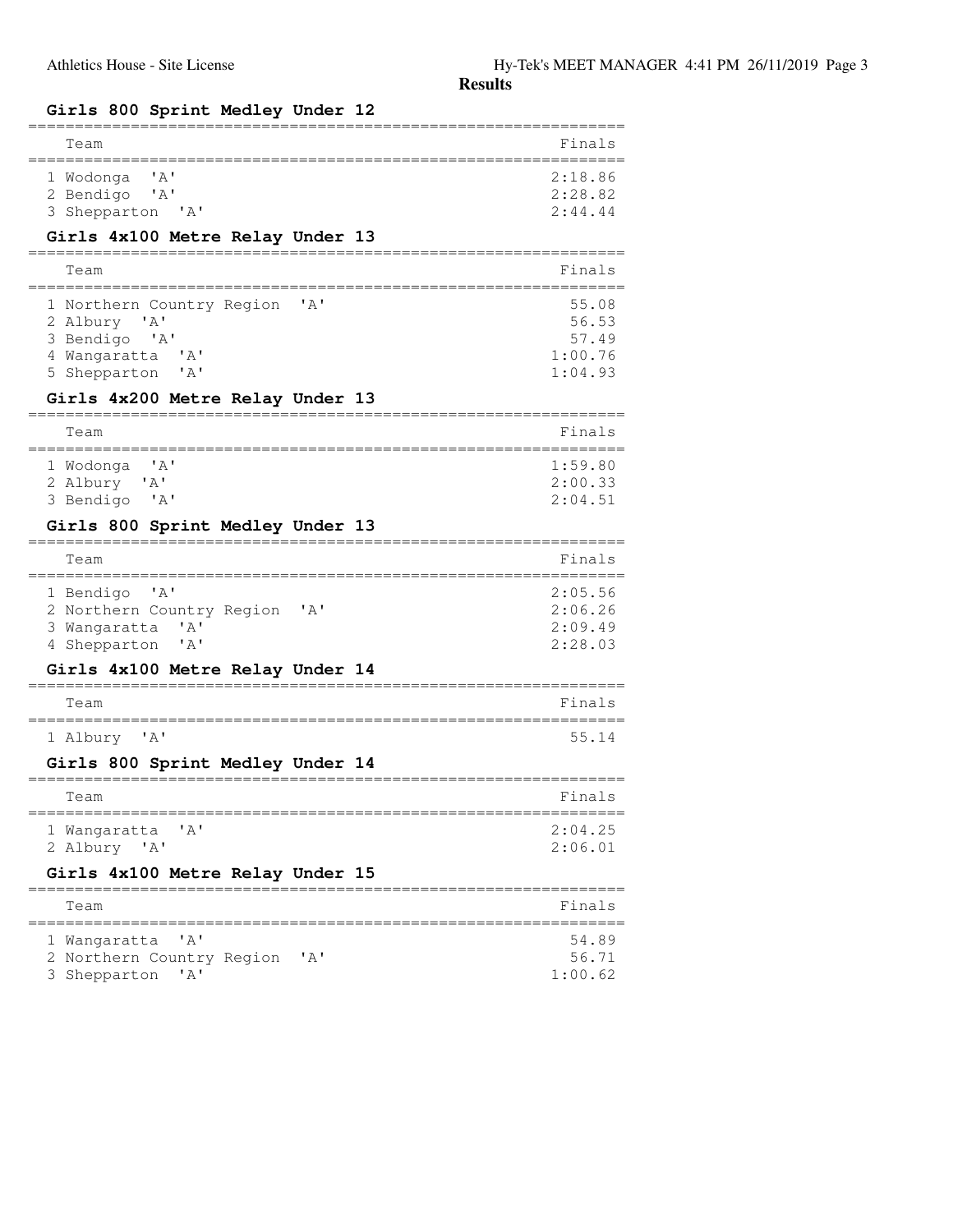| Girls 4x200 Metre Relay Under 15                                                                                                                                                          |                                  |
|-------------------------------------------------------------------------------------------------------------------------------------------------------------------------------------------|----------------------------------|
| Team                                                                                                                                                                                      | Finals                           |
| 1 Northern Country Region 'A'<br>2 Wangaratta 'A'                                                                                                                                         | 1:59.40<br>2:01.93               |
| Girls 800 Sprint Medley Under 15                                                                                                                                                          |                                  |
| Team                                                                                                                                                                                      | Finals                           |
| 1 Northern Country Region 'A'<br>2 Wangaratta 'A'<br>3 Shepparton 'A'                                                                                                                     | 2:04.12<br>2:04.42<br>2:20.76    |
| Girls 4x100 Metre Relay Under 16                                                                                                                                                          |                                  |
| Team                                                                                                                                                                                      | Finals                           |
| 1 Bendigo 'A'<br>2 Northern Country Region 'A'                                                                                                                                            | 55.78<br>58.52                   |
| Girls 4x200 Metre Relay Under 16                                                                                                                                                          |                                  |
| Team                                                                                                                                                                                      | Finals                           |
| 1 Bendigo 'A'<br>2 Northern Country Region 'A'                                                                                                                                            | 2:02.73<br>2:08.75               |
| Girls 800 Sprint Medley Under 16                                                                                                                                                          |                                  |
| Team                                                                                                                                                                                      | Finals                           |
| 1 Bendigo 'A'<br>2 Northern Country Region 'A'                                                                                                                                            | 2:03.44<br>2:13.04               |
| Boys 4x100 Metre Relay Under 09                                                                                                                                                           |                                  |
| Team                                                                                                                                                                                      | Prelims                          |
| Heat 1 Preliminaries<br>1 Wangaratta 'A'<br>2 Lavington-Jindera 'A'<br>3 Wodonga 'A'<br>4 Murrindindi 93 -3.57193 -3.57193 -3.57193 -3.57193 -3.571933.5734o-3.57303d-3.5734o-3.5734n-3.5 | 1:08.31q<br>1:10.64q<br>1:15.04q |

 $4n-3.5734g-3.5734a-3.57266$   $-3.5734$   $-3.5734$ ' $-3.5734A-3.5734$ ' $-3.5734$   $-3.5734$   $-3.5734$   $-3.5734$   $-3.5734$   $-3.5734$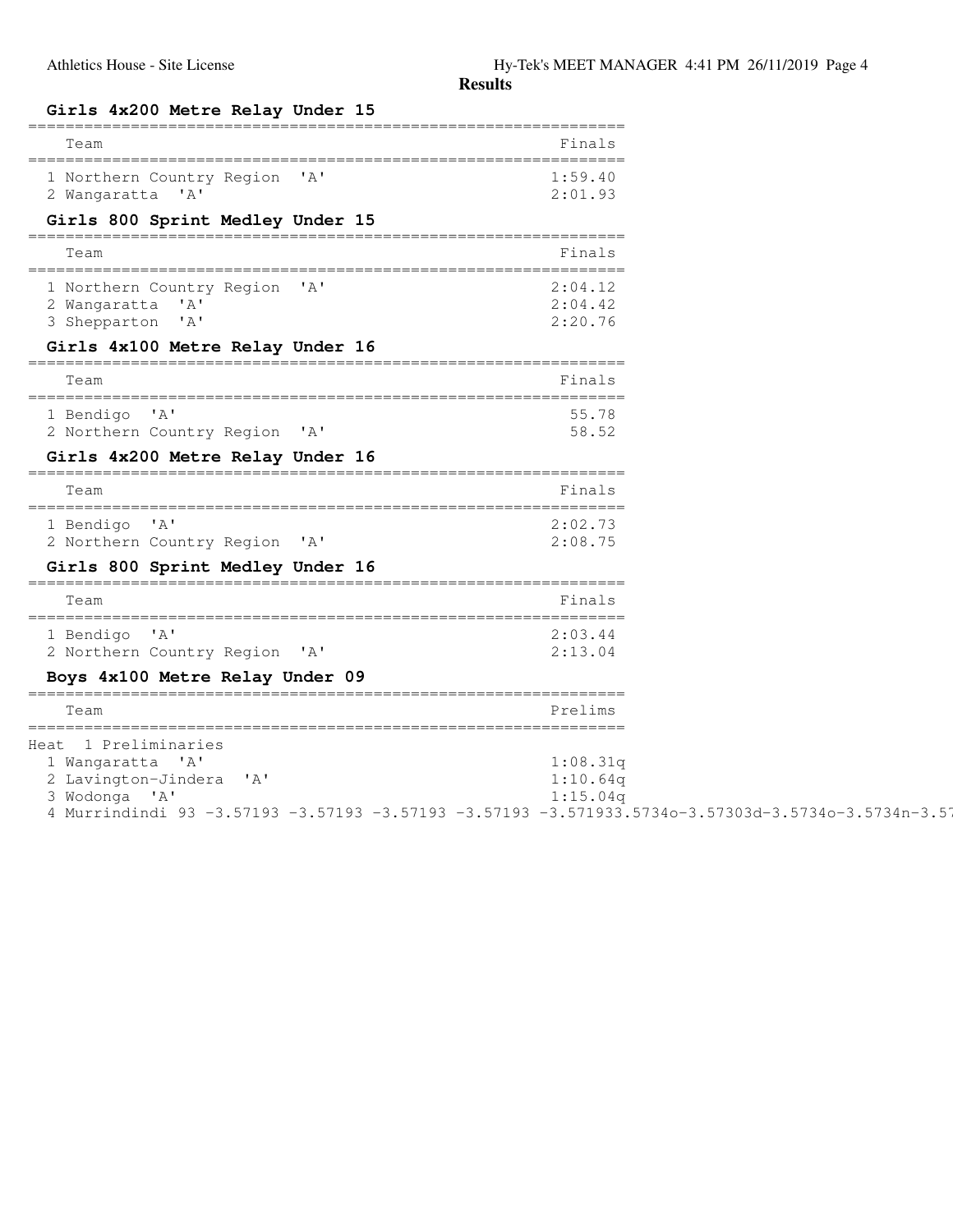| Athletics House - Site License                                                                                                                                                                                                                                                                     | Hy-Tek's MEET MAI<br><b>Results</b>                                                  |
|----------------------------------------------------------------------------------------------------------------------------------------------------------------------------------------------------------------------------------------------------------------------------------------------------|--------------------------------------------------------------------------------------|
| Boys 4x100 Metre Relay Under 09<br>' A'<br>3 Seymour<br>4 Lavington-Jindera<br>'A'<br>5 Shepparton 'A'<br>6 Wodonga 'A'<br>7 Bendigo<br>$^{\prime}$ A $^{\prime}$<br>8 Murrindindi<br>$^{\prime}$ A $^{\prime}$<br>Boys 4x200 Metre Relay Under 09                                                 | 1:08.30<br>1:10.74<br>1:10.76<br>1:13.05<br>1:14.04<br>1:17.79                       |
| Team                                                                                                                                                                                                                                                                                               | Finals                                                                               |
| Section<br>1 Albury<br>' A'<br>2 Seymour<br>$^{\prime}$ A $^{\prime}$<br>3 Lavington-Jindera<br>$^{\prime}$ A $^{\prime}$<br>4 Bendigo<br>A'<br>5 Shepparton<br>'A'<br>6 Murrindindi 'A'<br>7 Seymour<br>$\mathbf{B}$<br>8 Wodonga<br>$^{\prime}$ A $^{\prime}$<br>Boys 800 Sprint Medley Under 09 | 2:23.79<br>2:24.56<br>2:31.16<br>2:41.46<br>2:41.77<br>2:45.90<br>2:49.43<br>2:51.82 |
| Team                                                                                                                                                                                                                                                                                               | Finals                                                                               |
| 1 Lavington-Jindera<br>'A'<br>2 Shepparton<br>$\mathsf{A}$<br>3 Seymour<br>$\mathbf{B}$<br>-- Bendigo<br>$^{\prime}$ A $^{\prime}$                                                                                                                                                                 | 2:43.37<br>2:48.37<br>3:13.74<br>DQ                                                  |
| Boys 4x100 Metre Relay Under 10<br>Team                                                                                                                                                                                                                                                            | Finals                                                                               |
| ' A '<br>1 Northern Country Region<br>$\mathsf{I} \wedge \mathsf{I}$<br>2 Echuca-Moama<br>3 Bendigo 'A'<br>4 Wangaratta 'A'<br>'A'<br>5 Seymour<br>6 Nathalia<br>' A'<br>7 Shepparton<br>' A'<br>Kyabram<br>' A'                                                                                   | 1:02.75<br>1:02.99<br>1:05.51<br>1:06.57<br>1:07.06<br>1:08.60<br>1:09.10<br>1:12.23 |
| Boys 4x200 Metre Relay Under 10                                                                                                                                                                                                                                                                    |                                                                                      |
| Team                                                                                                                                                                                                                                                                                               | Finals                                                                               |
| Echuca-Moama<br>$'$ A $'$<br>2 Bendigo<br>$^{\prime}$ A $^{\prime}$<br>3 Northern Country Region<br>' A'<br>4 Wangaratta 'A'                                                                                                                                                                       | 2:15.57<br>2:17.80<br>2:18.49<br>2:22.52                                             |

 5 Shepparton 'A' 2:22.81 6 Seymour 'A' 2:23.38 7 Nathalia 'A' 2:28.02 8 Kyabram 'A' 2:28.39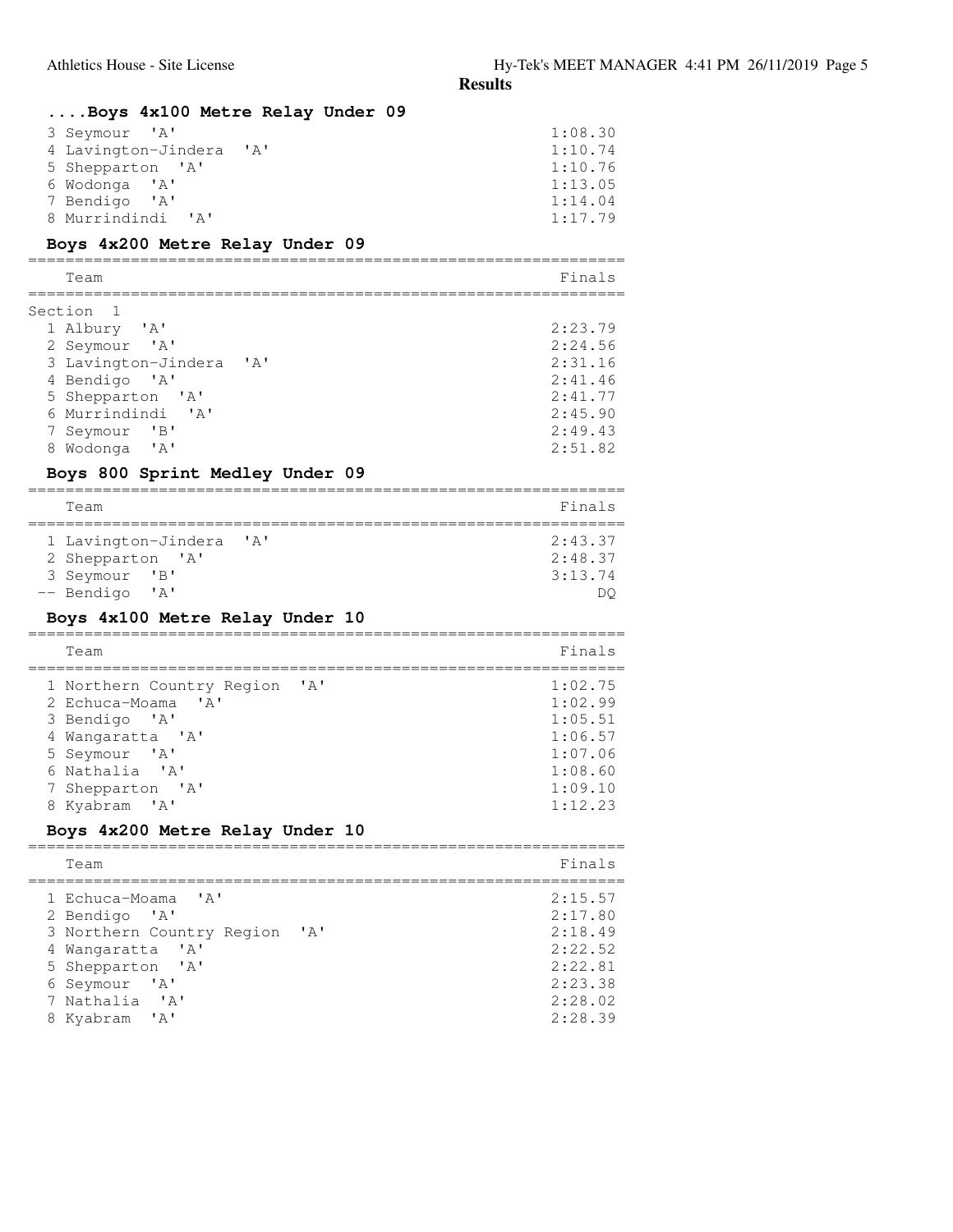#### **Boys 800 Sprint Medley Under 10**

| Team                                                                                                                                                                                                                                                                                                                                                                            | Finals                                                                                              |
|---------------------------------------------------------------------------------------------------------------------------------------------------------------------------------------------------------------------------------------------------------------------------------------------------------------------------------------------------------------------------------|-----------------------------------------------------------------------------------------------------|
| $'$ A $'$<br>1 Wangaratta<br>2 Echuca-Moama 'A'<br>3 Shepparton<br>'A'<br>4 Murrindindi 'A'<br>5 Nathalia<br>$\mathsf{A}$<br>Section<br>2<br>$^{\prime}$ A $^{\prime}$<br>1 Seymour<br>2 Northern Country Region 'A'<br>$^{\prime}$ A $^{\prime}$<br>3 Bendigo                                                                                                                  | 2:22.95<br>2:23.50<br>2:28.97<br>2:43.59<br>2:45.53<br>2:26.10<br>2:26.62<br>2:28.67                |
| ' A'<br>4 Kyabram                                                                                                                                                                                                                                                                                                                                                               | 2:37.70                                                                                             |
| Boys 4x100 Metre Relay Under 11                                                                                                                                                                                                                                                                                                                                                 |                                                                                                     |
| Team                                                                                                                                                                                                                                                                                                                                                                            | Prelims                                                                                             |
| Heat 1 Preliminaries<br>$\mathsf{A}$<br>1 Northern Country Region<br>2 Bendigo<br>$\mathsf{A}$<br>3 Seymour<br>$^{\prime}$ A $^{\prime}$<br>4 Kyabram<br>$^{\prime}$ A $^{\prime}$<br>5 Shepparton 'A'<br>Heat 2 Preliminaries<br>"B"<br>1 Northern Country Region<br>2 Wangaratta<br>$^{\prime}$ A $^{\prime}$<br>3 Echuca-Moama<br>$^{\prime}$ A $^{\prime}$<br>4 Seymour 'B' | 58.83q<br>59.85q<br>1:01.99q<br>1:05.80q<br>1:06.60q<br>1:06.11q<br>1:07.09q<br>1:09.33q<br>1:09.42 |
| Boys 4x100 Metre Relay Under 11                                                                                                                                                                                                                                                                                                                                                 |                                                                                                     |
| Team                                                                                                                                                                                                                                                                                                                                                                            | Finals                                                                                              |
| Section 1 Finals<br>1 Northern Country Region<br>' A'<br>2 Bendigo<br>$\mathsf{A}$<br>3 Seymour<br>$^{\prime}$ A $^{\prime}$<br>4 Shepparton 'A'<br>"B"<br>5 Northern Country Region<br>6 Kyabram<br>' A'<br>7 Wangaratta 'A'<br>8 Echuca-Moama<br>' A'                                                                                                                         | 58.04<br>58.89<br>1:02.93<br>1:05.48<br>1:05.75<br>1:05.82<br>1:05.99<br>1:07.08                    |
| Boys 4x200 Metre Relay Under 11                                                                                                                                                                                                                                                                                                                                                 |                                                                                                     |
| Team                                                                                                                                                                                                                                                                                                                                                                            | Finals                                                                                              |
| Section<br>1<br>' A'<br>1 Northern Country Region<br>2 Bendigo<br>' A'<br>3 Wangaratta<br>"B"<br>4 Shepparton<br>' A'<br>5 Seymour<br>"B"                                                                                                                                                                                                                                       | 2:06.52<br>2:19.58<br>2:21.96<br>2:22.67<br>2:29.82                                                 |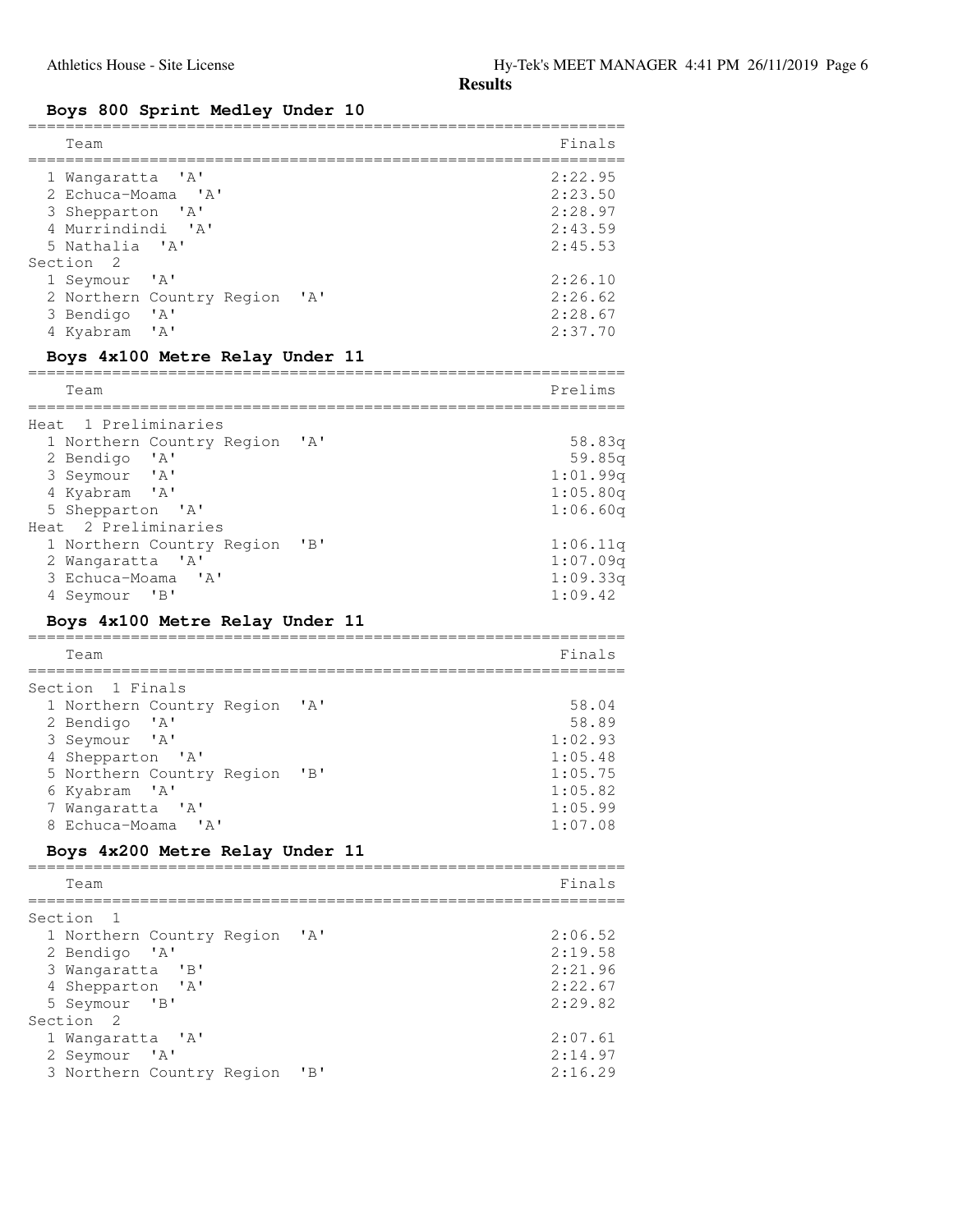## **....Boys 4x200 Metre Relay Under 11**

| 4 Echuca-Moama 'A'                                     | 2:25.65 |
|--------------------------------------------------------|---------|
| Boys 800 Sprint Medley Under 11                        |         |
| Team                                                   | Finals  |
| Section                                                |         |
| 1 Wangaratta<br>$^{\prime}$ A $^{\prime}$              | 2:14.42 |
| 2 Northern Country Region<br>$^{\prime}$ A $^{\prime}$ | 2:19.41 |
| 3 Bendigo<br>'A'                                       | 2:22.07 |
| 4 Seymour<br>$^{\prime}$ A $^{\prime}$                 | 2:23.65 |
| 5 Shepparton 'A'                                       | 2:31.77 |
| 6 Echuca-Moama<br>$^{\prime}$ A $^{\prime}$            | 2:33.31 |
| $\overline{B}$<br>7 Seymour                            | 2:34.66 |
| 8 Kyabram 'A'                                          | 2:40.98 |
| Boys 4x100 Metre Relay Under 12                        |         |
| Team                                                   | Finals  |
| ' A'<br>1 Northern Country Region                      | 57.88   |
| 2 Echuca-Moama<br>$^{\prime}$ A $^{\prime}$            | 1:01.44 |
| $^{\prime}$ A $^{\prime}$<br>3 Albury                  | 1:02.40 |
| 4 Bendigo 'A'                                          | 1:06.27 |
| Boys 4x200 Metre Relay Under 12                        |         |
| Team                                                   | Finals  |
| $^{\prime}$ A $^{\prime}$<br>1 Wangaratta              | 2:02.90 |
| 2 Northern Country Region<br>' A'                      | 2:04.63 |
| 3 Echuca-Moama<br>$^{\prime}$ A $^{\prime}$            | 2:11.87 |
| 4 Bendigo 'A'                                          | 2:23.08 |
| Boys 800 Sprint Medley Under 12                        |         |
| Team                                                   | Finals  |
| ' A'<br>1 Northern Country Region                      | 2:12.11 |
| 2 Echuca-Moama<br>' A '                                | 2:12.84 |
| 3 Wangaratta<br>$^{\prime}$ A $^{\prime}$              | 2:14.82 |
| 4 Bendigo 'A'                                          | 2:28.57 |
| Boys 4x100 Metre Relay Under 13                        |         |
| Team                                                   | Finals  |
| 1 Wangaratta<br>$'$ $\wedge'$                          | 55.74   |
| 2 Albury 'A'                                           | 57.18   |
| Boys 4x200 Metre Relay Under 13                        |         |
| Team                                                   | Finals  |
| 1 Albury<br>' A'                                       | 2:02.53 |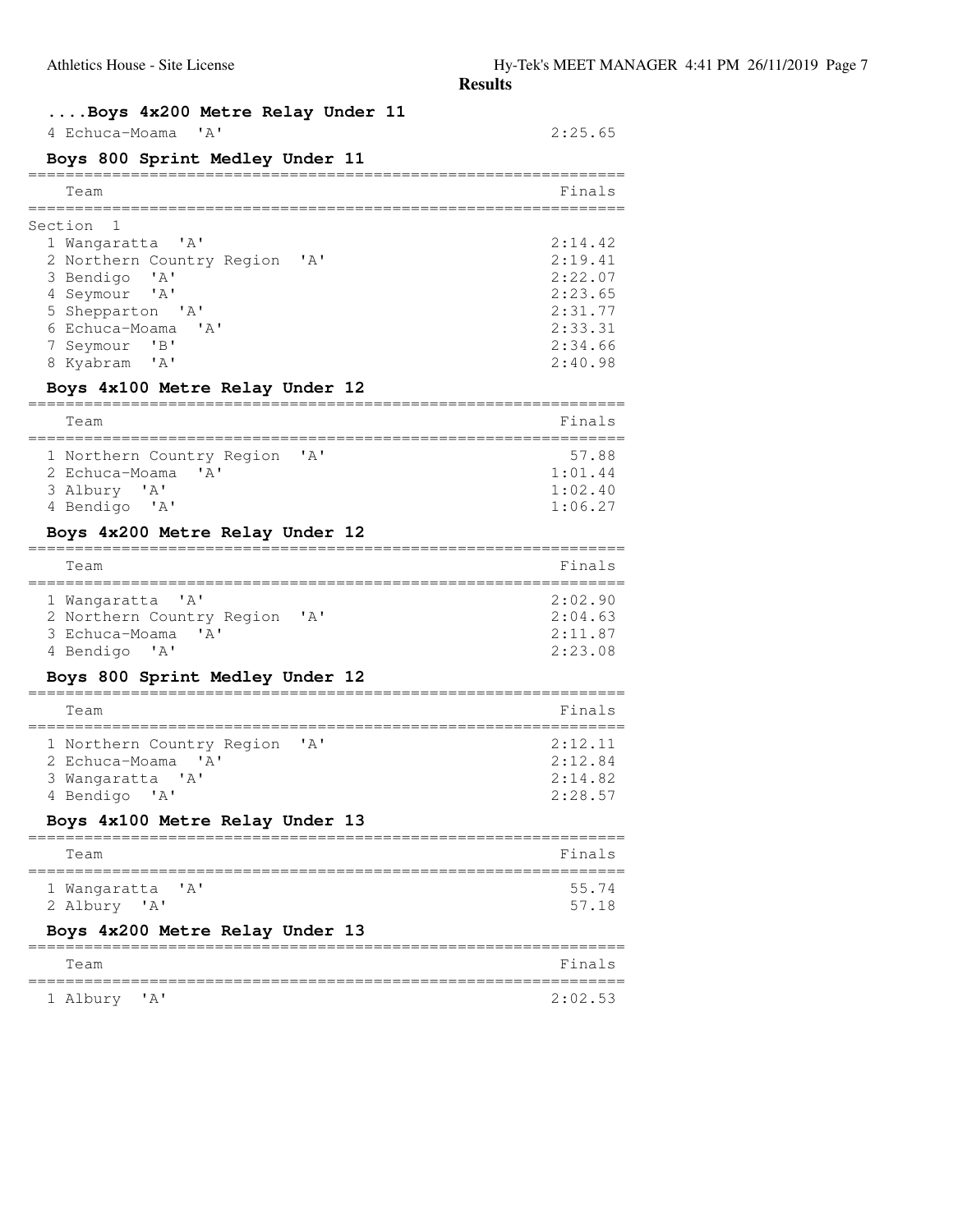# **Boys 800 Sprint Medley Under 13**

| Team                                                                                                                                                                | Finals                                              |
|---------------------------------------------------------------------------------------------------------------------------------------------------------------------|-----------------------------------------------------|
| $'$ A $'$<br>1 Shepparton                                                                                                                                           | 2:17.58                                             |
| Boys 4x100 Metre Relay Under 14                                                                                                                                     |                                                     |
| Team                                                                                                                                                                | Finals                                              |
| ' A'<br>1 Shepparton<br>2 Albury 'A'<br>3 Bendigo<br>$\mathsf{A}$<br>$^{\prime}$ A $^{\prime}$<br>4 Wodonga<br>5 Seymour<br>' A'<br>Boys 4x200 Metre Relay Under 14 | 49.52<br>50.72<br>57.62<br>59.16<br>59.41           |
| Team                                                                                                                                                                | Finals                                              |
| 1 Shepparton<br>$'$ A $'$<br>2 Bendigo<br>' A'<br>$^{\prime}$ A $^{\prime}$<br>3 Wodonga<br>Boys 800 Sprint Medley Under 14                                         | 1:47.66<br>1:59.01<br>2:03.77                       |
| Team                                                                                                                                                                | Finals                                              |
| ' A'<br>1 Wangaratta<br>2 Albury 'A'<br>3 Bendigo<br>$\mathsf{A}$<br>4 Wodonga<br>'A'<br>5 Seymour<br>'A'                                                           | 1:53.69<br>1:54.34<br>2:01.25<br>2:10.05<br>2:18.55 |
| Boys 4x100 Metre Relay Under 15                                                                                                                                     |                                                     |
| Team                                                                                                                                                                | Finals                                              |
| 1 Bendigo<br>' A'<br>2 Shepparton 'A'<br>3 Nathalia 'A'                                                                                                             | 52.43<br>53.61<br>58.78                             |
| Boys 4x200 Metre Relay Under 15                                                                                                                                     |                                                     |
| Team                                                                                                                                                                | Finals                                              |
| 1 Bendigo<br>' A'<br>2 Nathalia<br>' A'                                                                                                                             | 1:49.93<br>1:52.32                                  |
| Boys 800 Sprint Medley Under 15                                                                                                                                     |                                                     |
| Team                                                                                                                                                                | Finals                                              |
| ' A'<br>1 Bendigo<br>2 Nathalia<br>' A'<br>3 Shepparton<br>$^{\prime}$ A $^{\prime}$                                                                                | 1:51.83<br>1:52.90<br>2:00.42                       |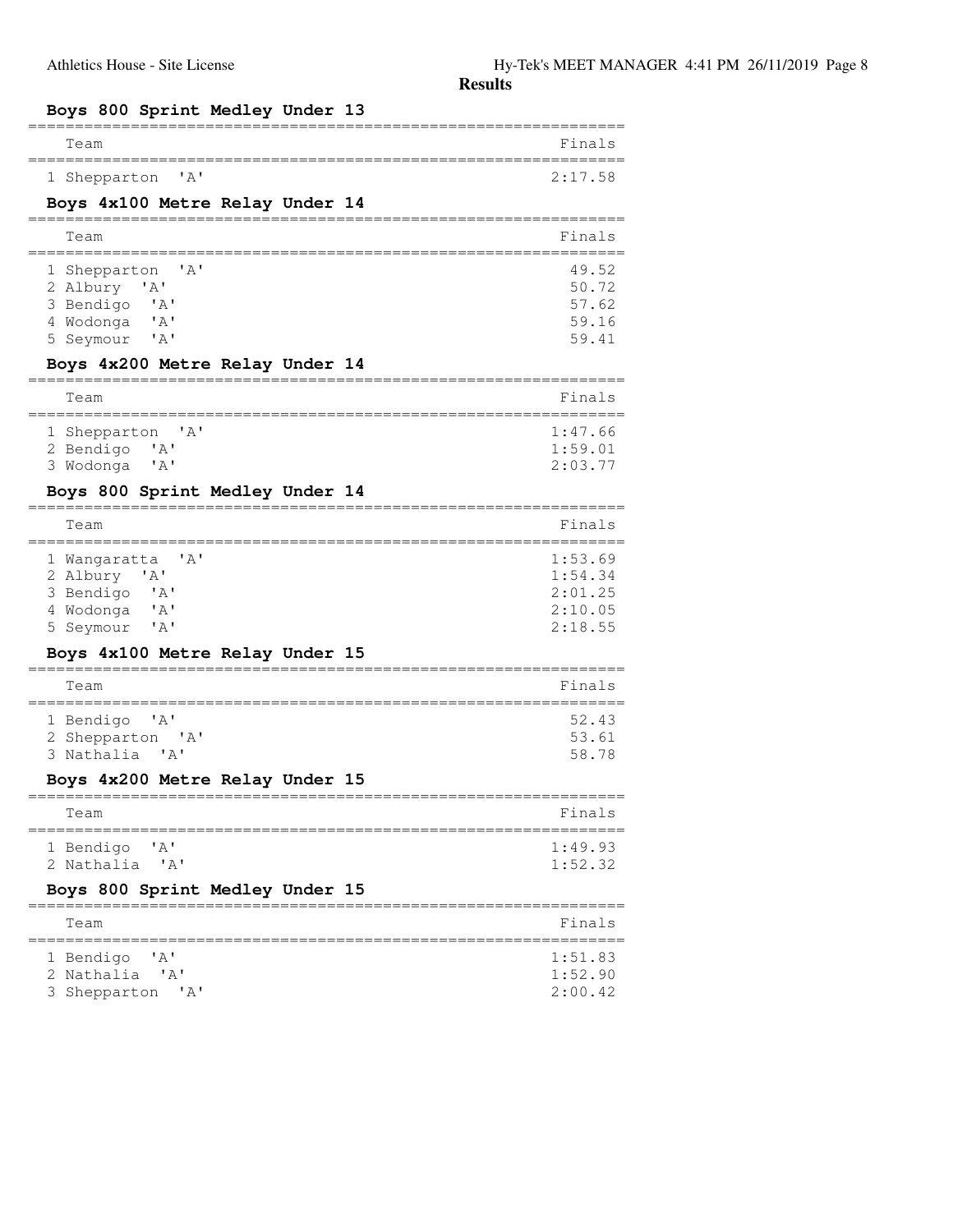| Boys 4x100 Metre Relay Under 16                                                                                                                                                                                          |                                                                                     |
|--------------------------------------------------------------------------------------------------------------------------------------------------------------------------------------------------------------------------|-------------------------------------------------------------------------------------|
| Team                                                                                                                                                                                                                     | Finals                                                                              |
| 1 Wangaratta<br>$'$ A $'$<br>Boys 4x200 Metre Relay Under 16                                                                                                                                                             | 50.00                                                                               |
| Team                                                                                                                                                                                                                     | Finals                                                                              |
| $'$ A $'$<br>1 Wangaratta                                                                                                                                                                                                | 1:42.87                                                                             |
| Boys 800 Sprint Medley Under 16                                                                                                                                                                                          |                                                                                     |
| Team                                                                                                                                                                                                                     | Finals                                                                              |
| ' A'<br>1 Wangaratta                                                                                                                                                                                                     | 1:45.24                                                                             |
| Mixed 4x100 Metre Relay Under 09                                                                                                                                                                                         |                                                                                     |
| Team                                                                                                                                                                                                                     | Finals                                                                              |
| 1 Albury<br>'A'<br>2 Wangaratta<br>$'$ A $'$<br>3 Albury 'B'<br>4 Wangaratta<br>"B"<br>5 Wodonga<br>$^{\prime}$ A $^{\prime}$<br>6 Murrindindi<br>' A'<br>' A'<br>Shepparton<br>Mixed 4x200 Metre Relay Under 09<br>Team | 1:05.73<br>1:07.67<br>1:12.43<br>1:14.08<br>1:17.95<br>1:20.82<br>1:24.94<br>Finals |
| 1 Wodonga<br>' A'<br>2 Wangaratta<br>' A'<br>3 Murrindindi<br>$^{\prime}$ A $^{\prime}$<br>"B"<br>Wangaratta                                                                                                             | 2:35.82<br>2:42.02<br>2:56.52<br>DQ                                                 |
| Mixed 4x100 Metre Relay Under 10                                                                                                                                                                                         |                                                                                     |
| Team                                                                                                                                                                                                                     | Finals                                                                              |
| $^{\prime}$ A $^{\prime}$<br>1 Wangaratta<br>2 Wangaratta<br>"B"<br>3 Bendigo<br>$\mathsf{A}$<br>$^{\prime}$ A $^{\prime}$<br>4 Northern Country Region                                                                  | 1:05.25<br>1:07.97<br>1:11.35<br>1:21.43                                            |
| Mixed 4x200 Metre Relay Under 10                                                                                                                                                                                         |                                                                                     |
| Team                                                                                                                                                                                                                     | Finals                                                                              |
| 1 Wanqaratta<br>$\mathsf{A}$<br>2 Northern Country Region<br>' A'<br>"B"<br>Wangaratta                                                                                                                                   | 2:18.78<br>2:20.88<br>DQ                                                            |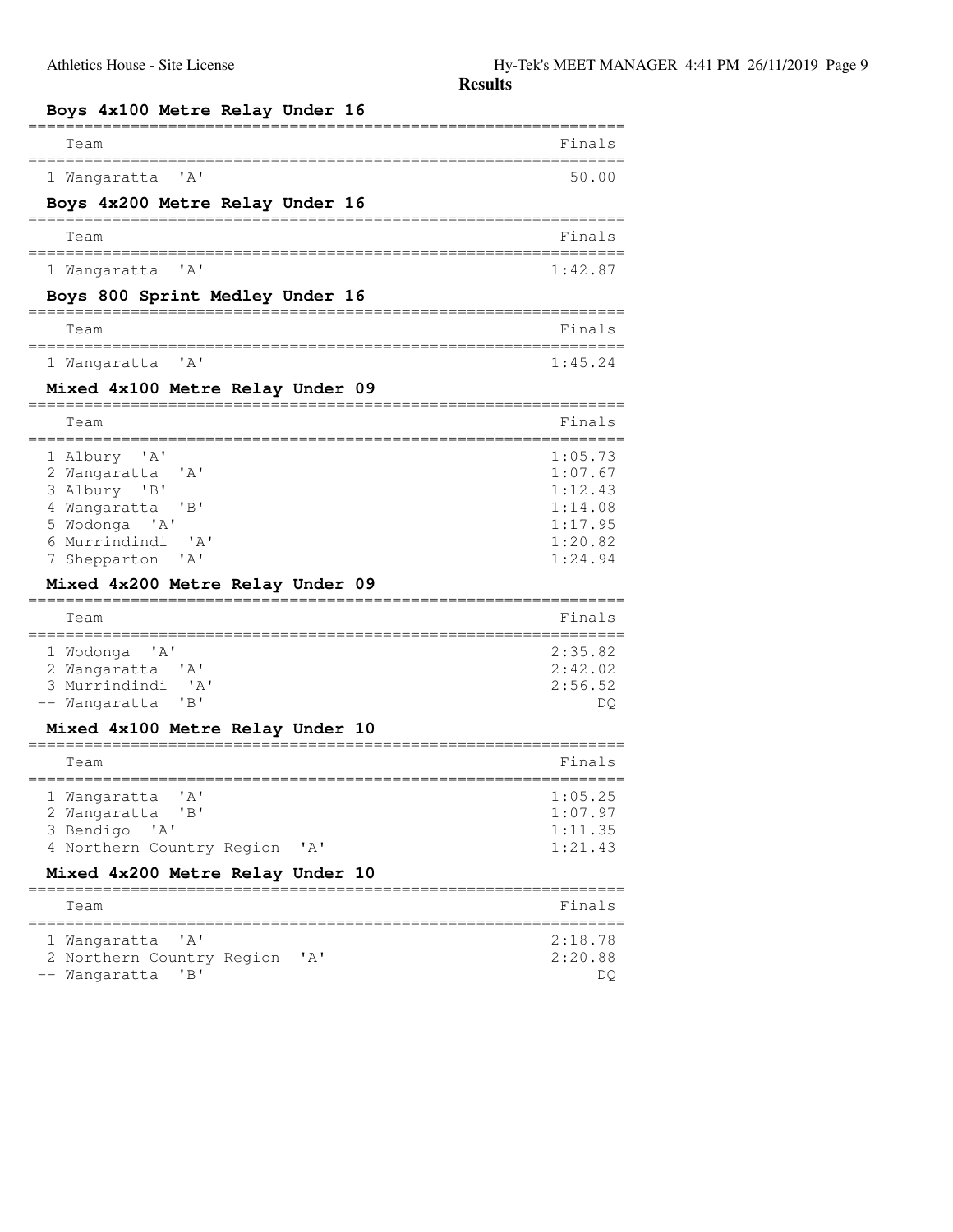# **Mixed 4x100 Metre Relay Under 11**

| Team                                                                                                                                                                                                                                                                                        | Finals                                                                           |
|---------------------------------------------------------------------------------------------------------------------------------------------------------------------------------------------------------------------------------------------------------------------------------------------|----------------------------------------------------------------------------------|
| 1 Bendigo<br>' A '<br>2 Wangaratta 'A'<br>3 Kyabram<br>$\mathsf{A}$<br>4 Wodonga<br>' A'<br>5 Kyabram<br>"B"<br>6 Shepparton<br>' A'<br>Wangaratta<br>"B"<br>Mixed 4x200 Metre Relay Under 11                                                                                               | 58.44<br>1:01.71<br>1:06.19<br>1:10.45<br>1:13.70<br>1:15.83<br>DQ               |
| Team                                                                                                                                                                                                                                                                                        | Finals                                                                           |
|                                                                                                                                                                                                                                                                                             |                                                                                  |
| ' A'<br>Wanqaratta<br>2 Wangaratta<br>"B"<br>3 Northern Country Region<br>$^{\prime}$ A $^{\prime}$<br>4 Bendigo<br>$^{\prime}$ A $^{\prime}$<br>Mixed 4x100 Metre Relay Under 12                                                                                                           | 2:10.51<br>2:18.94<br>2:24.67<br>2:26.96                                         |
| Team                                                                                                                                                                                                                                                                                        | Finals                                                                           |
|                                                                                                                                                                                                                                                                                             |                                                                                  |
| 1 Albury<br>$^{\prime}$ A $^{\prime}$<br>2 Wangaratta<br>$^{\prime}$ A $^{\prime}$<br>3 Kyabram<br>' A'<br>4 Albury 'B'<br>5 Bendigo<br>$^{\prime}$ A $^{\prime}$<br>6 Northern Country Region<br>' A'<br>' A'<br>7 Echuca-Moama<br>"B"<br>8 Wangaratta<br>Mixed 4x200 Metre Relay Under 12 | 56.97<br>58.44<br>1:01.47<br>1:02.23<br>1:05.02<br>1:06.04<br>1:08.16<br>1:09.67 |
| Team                                                                                                                                                                                                                                                                                        | Finals                                                                           |
| 1 Wangaratta<br>' A '<br>2 Kyabram 'A'<br>3 Echuca-Moama<br>' A'<br>' A'<br>4 Northern Country Region<br>$^{\prime}$ B $^{\prime}$<br>5 Wangaratta<br>Mixed 4x100 Metre Relay Under 13                                                                                                      | 2:01.55<br>2:13.94<br>2:20.26<br>2:21.93<br>2:32.30                              |
| Team                                                                                                                                                                                                                                                                                        | Finals                                                                           |
| 1 Wangaratta<br>$'$ A $'$<br>2 Shepparton<br>' A'<br>3 Northern Country Region<br>' A'<br>4 Albury 'A'<br>5 Wangaratta<br>"B"<br>Mixed 4x200 Metre Relay Under 13                                                                                                                           | 54.61<br>56.94<br>59.77<br>1:01.65<br>1:02.31                                    |
| Team                                                                                                                                                                                                                                                                                        | Finals                                                                           |
| ' A'<br>1 Wangaratta                                                                                                                                                                                                                                                                        | 1:55.74                                                                          |